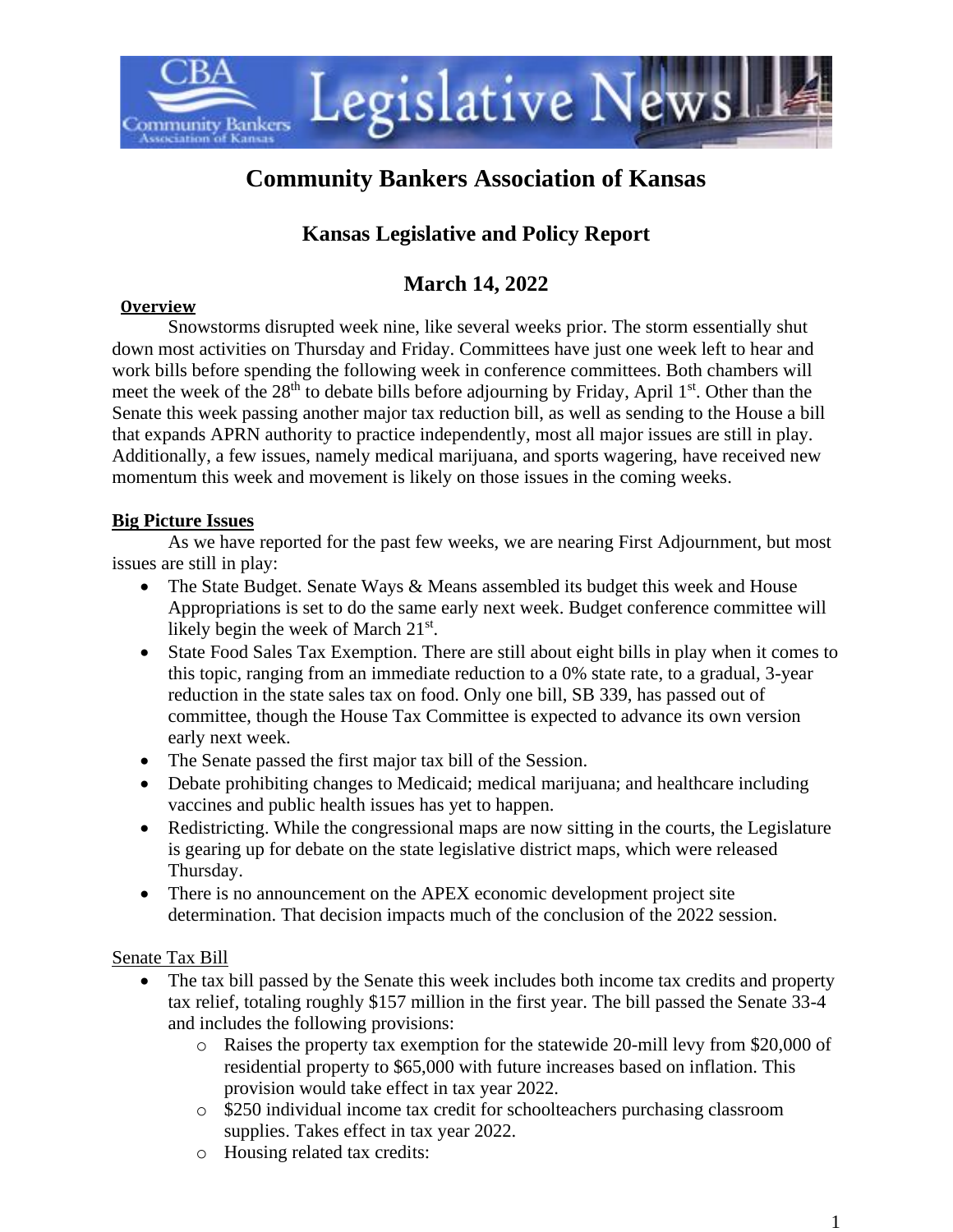- \$35,000 tax credit for housing developers for constructing low-income housing in rural counties with a population of 8,000 to 25,000.
- Income tax credit for low-income housing projects that are eligible for the federal low-income housing tax credit. Takes effect in tax year 2023.
- o Aviation tax credit for graduates of aviation and aerospace programs and their employers.
- o Property tax freeze for seniors and disabled veterans. Eligible recipients cannot make more than \$50,000 per year and their home value cannot exceed \$350,000.
- A summary of the bill and its various provisions can be found here: [http://www.kslegislature.org/li/b2021\\_22/measures/documents/supp\\_note\\_sb282\\_01\\_000](http://www.kslegislature.org/li/b2021_22/measures/documents/supp_note_sb282_01_0000.pdf) [0.pdf](http://www.kslegislature.org/li/b2021_22/measures/documents/supp_note_sb282_01_0000.pdf)

Budget Process Update

- As mentioned above, the Senate has assembled its budget and the House is set to do the same next week. Once each budget passes its respective chamber, the budget conference committee will begin meeting to negotiate and work out differences.
- In general, the House and Senate budget bills are similar, and a final reconciliation should not take long.

## **Financial Institutions Related Issues**

Committee Activity This Past Week

- House Judiciary this week heard SB 483 which would increase criminal penalties for theft and criminal damage to property such as ATMs. CBA, KBA and Heartland Credit Union Association testified in support.
- House Insurance advanced KBA's SB 335 health plan premium tax exemption bill.

### Housing Bills

Provisions of two of the three major housing bills were included in the tax bill passed by the Senate earlier this week. Provisions of SB 369 and SB 375 were included and are as follows:

- SB 375: Tax credits for investment in residential housing projects in underserved rural and urban communities to accommodate new employees and support business growth.
	- $\circ$  Added to Senate tax reduction bill on March  $3<sup>rd</sup>$ . Includes staggered tax credits depending on size to stimulate rural and low-income housing.
- SB 369: Establishing the Kansas affordable housing tax credit act providing income, privilege, and premium tax credits for qualified low-income housing projects. Essentially state enactment of the federal low-income housing tax credit statute.

SB 376: Allow use of bond proceeds for construction of residential dwellings and buildings and to include the city of Topeka, increasing availability of loans or grants to rural communities for moderate income housing, establishing a program for urban communities for moderate income housing and permitting housing developments to include manufactured or modular housing.

- o Mainly impacts counties with fewer than 25,000 inhabitants.
- o Passed out of Senate Fed & State Affairs.

### Active Bills

No new bills of note pertaining to financial institutions were introduced this week.

- SB 400 (now Sub for SB 400): Updating certain requirements and conditions relating to the creation, modification, and termination of trusts in the Kansas uniform trust code and updating the definition of resident trust for tax purposes.
	- $\circ$  Worked in FI&I on February 17<sup>th</sup>.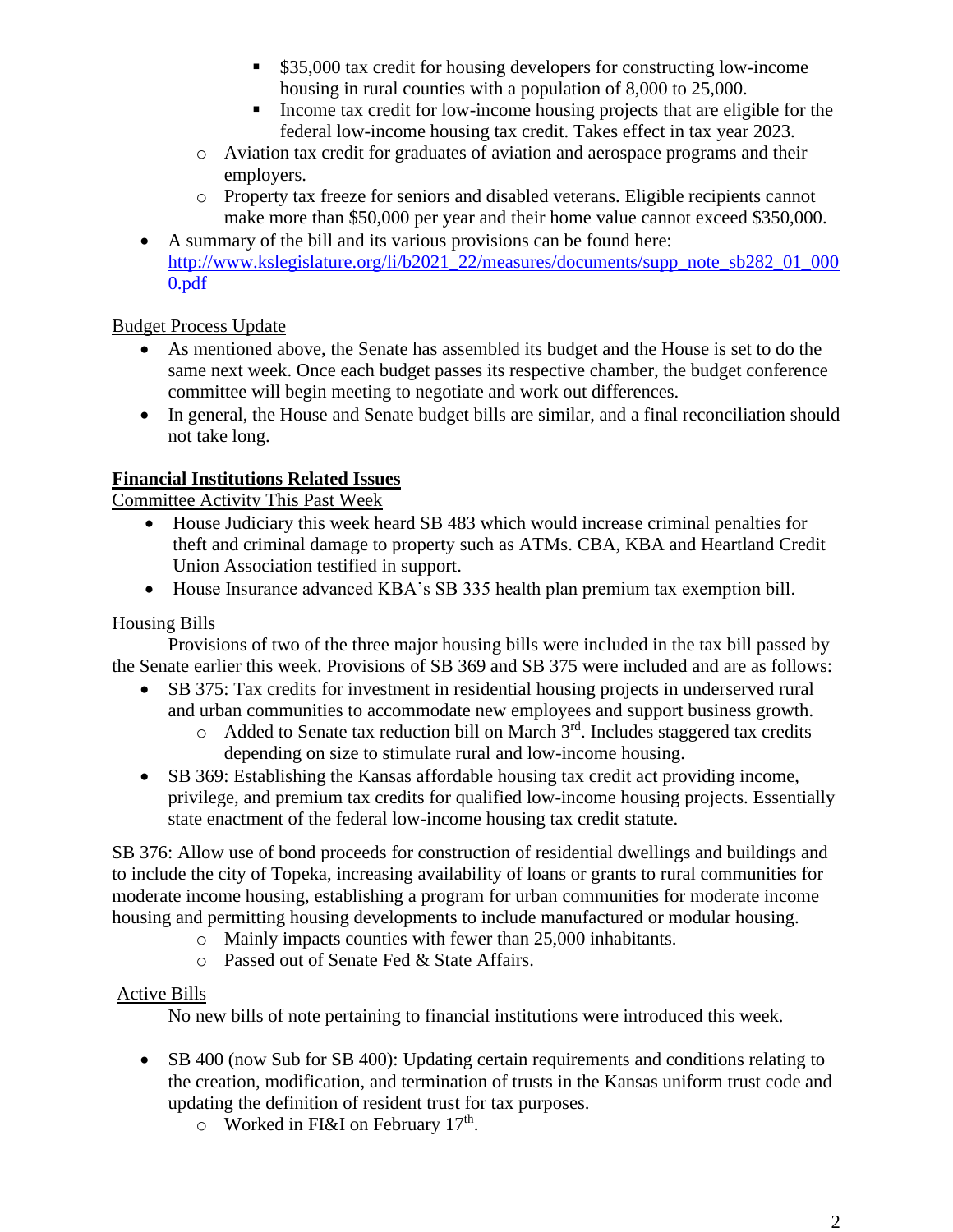- o As discussed during the hearing, the first two sections of the bill were removed to address the conferees' concerns, and also amends the definition of resident trust.
- o Summary of the bill as amended: [http://kslegislature.org/li/b2021\\_22/measures/documents/supp\\_note\\_sb400\\_01\\_0](http://kslegislature.org/li/b2021_22/measures/documents/supp_note_sb400_01_0000.pdf) [000.pdf](http://kslegislature.org/li/b2021_22/measures/documents/supp_note_sb400_01_0000.pdf)
- o In short, the two sections that were removed included the provision for opting out of the rule against perpetuities as well as the decanting statute. The Judicial Council will continue to study these sections and the Legislature may address these issues in the future.
- o Passed the Senate 40-0.
- o Passed out of House FIRD 3/8.
- SB 483: Increasing criminal penalties for theft and criminal damage to property involving remote service units such as automated cash dispensing machines and automated teller machines.
	- o Heard in Senate Judiciary and passed out of Senate Judiciary on 2/18. No amendments.
	- o CBA, KBA and Heartland Credit Union Association testified in support.
	- o Passed the Senate 40-0.
	- o Heard in House Judiciary Monday, 3/7.
- SB 335 KBA health plan bill: Exempting certain business entities that provide health insurance in the state but are not subject to the jurisdiction of the commissioner of insurance from payment of the annual premium tax.
	- $\circ$  Passed the Senate 34-0 February 17<sup>th</sup>.
	- o Passed out of House Insurance 3/8.
- HB 2568 KMBA bill from the 2021 Session: Amending the Kansas mortgage business act by providing for mortgage business work at remote locations, license and registration renewal or reinstatement procedures, surety bond requirements and evidence of solvency and net worth and requiring notice when adding or closing branch offices.
	- o Hearing in House FIRD 1/31.
	- o Proponents included OSBC, Zillow, Rocket Mortgage, and the Mortgage Bankers Association.
	- o Passed out of committee 2/9.
	- o Passed the House 118-3 on 2/23.
	- o Heard in Senate FI&I on Wednesday, 3/9.
- HB 2268: Enacting the Kansas rural home loan guarantee act and authorizing the state treasurer to guarantee a certain portion of rural home loans made by financial institutions and report to the legislature regarding such loan guarantees.
	- o No movement on the bill this week.
- SB 510: Enacting the Kansas vacant property act to prohibit municipalities from imposing any fees or registration requirements on unoccupied residential or commercial property.
	- o Financial institution proponent concerns focused on how lien holders cannot do anything until foreclosure, so vacant property remains vacant while they will have to pay fees.
	- o Unlikely to advance.

TEFFI Bills

- SB 337: Converting the conditional charter issued for the pilot program under the TEFFI Act to a full TEFFI charter.
	- o Signed by the Governor on 2/25.